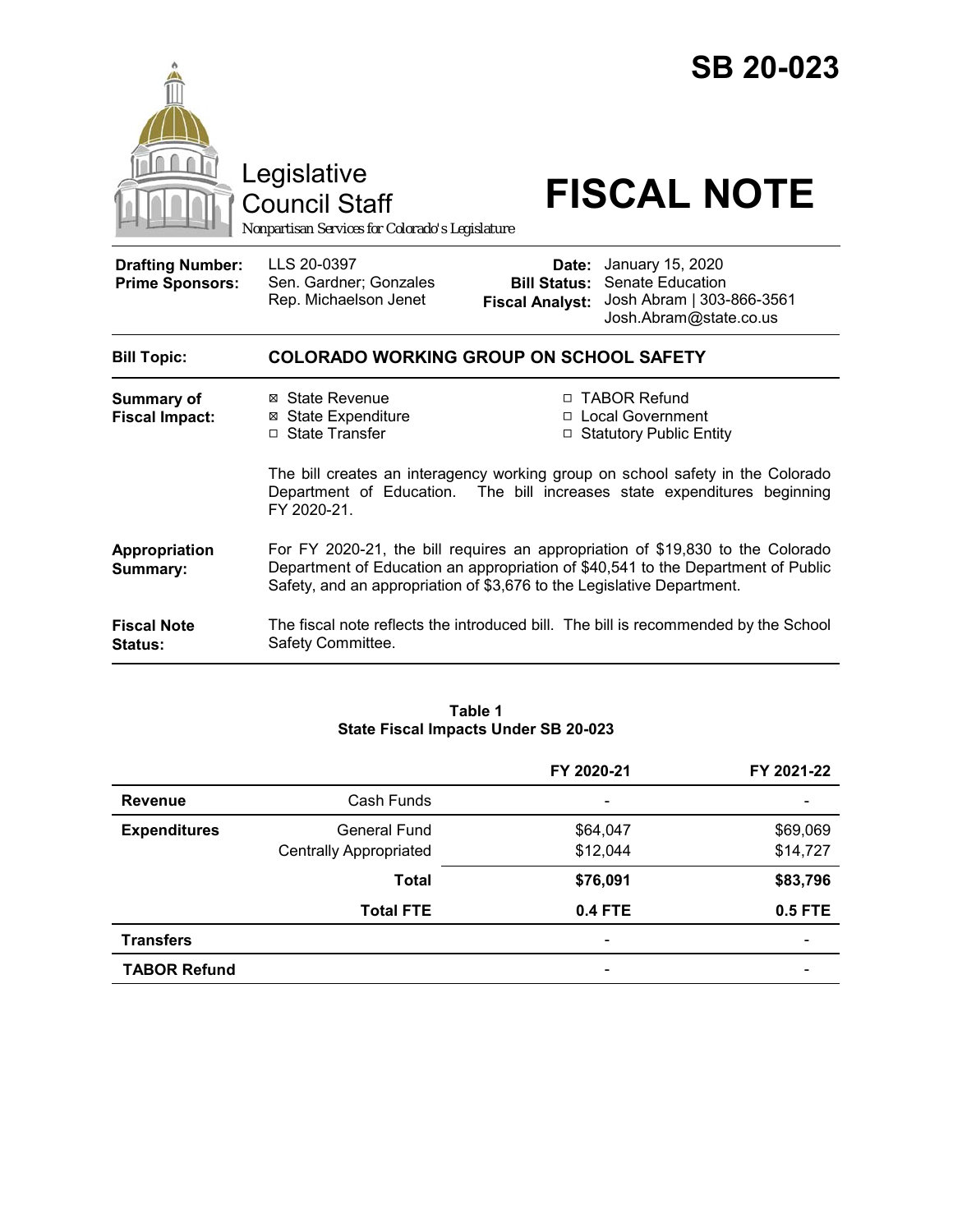January 15, 2020

# **Summary of Legislation**

This bill creates the 14-member Colorado Interagency Working Group on School Safety (working group) in the Colorado Department of Education (CDE). The working group, comprised of state legislators, and state and local agency officials, is tasked with increasing coordination of school safety programs across state government and reporting annually to the governor and the state legislature.

The working group includes representatives from the state departments of education, public safety, public health and environment, human services, and law, and local representatives from school districts and law enforcement. Members serve without compensation but may be reimbursed for travel expenses. The working group is required to meet at least quarterly and may contract with a consultant to facilitate the working group's efforts to optimize and align effective school safety efforts.

The School Safety Resource Center in the Department of Public Safety (DPS) serves as the clearinghouse for all materials produced by the working group, and the Division of Criminal Justice in the DPS, in consultation with the CDE, is required to provide resources for data collection, research, analysis, and publication fo the working group's findings.

The bill creates a new cash fund and allows the CDE and the working group to accept gifts, grants, and private donations. The working group is repealed September 1, 2023, following a sunset review prepared by the Department of Regulatory Agencies.

### **State Revenue**

The bill permits the working group to accept gifts, grants, and private donations to the newly created Colorado Working Group on School Safety Cash Fund. No source of private revenue has been identified at this time.

### **State Expenditures**

The bill increases state General Fund expenditures by \$76,091 and 0.4 FTE in FY 2020-21, and by \$83,796 and 0.5 FTE in FY 2021-22. New expenditures are displayed in Table 2 and described below.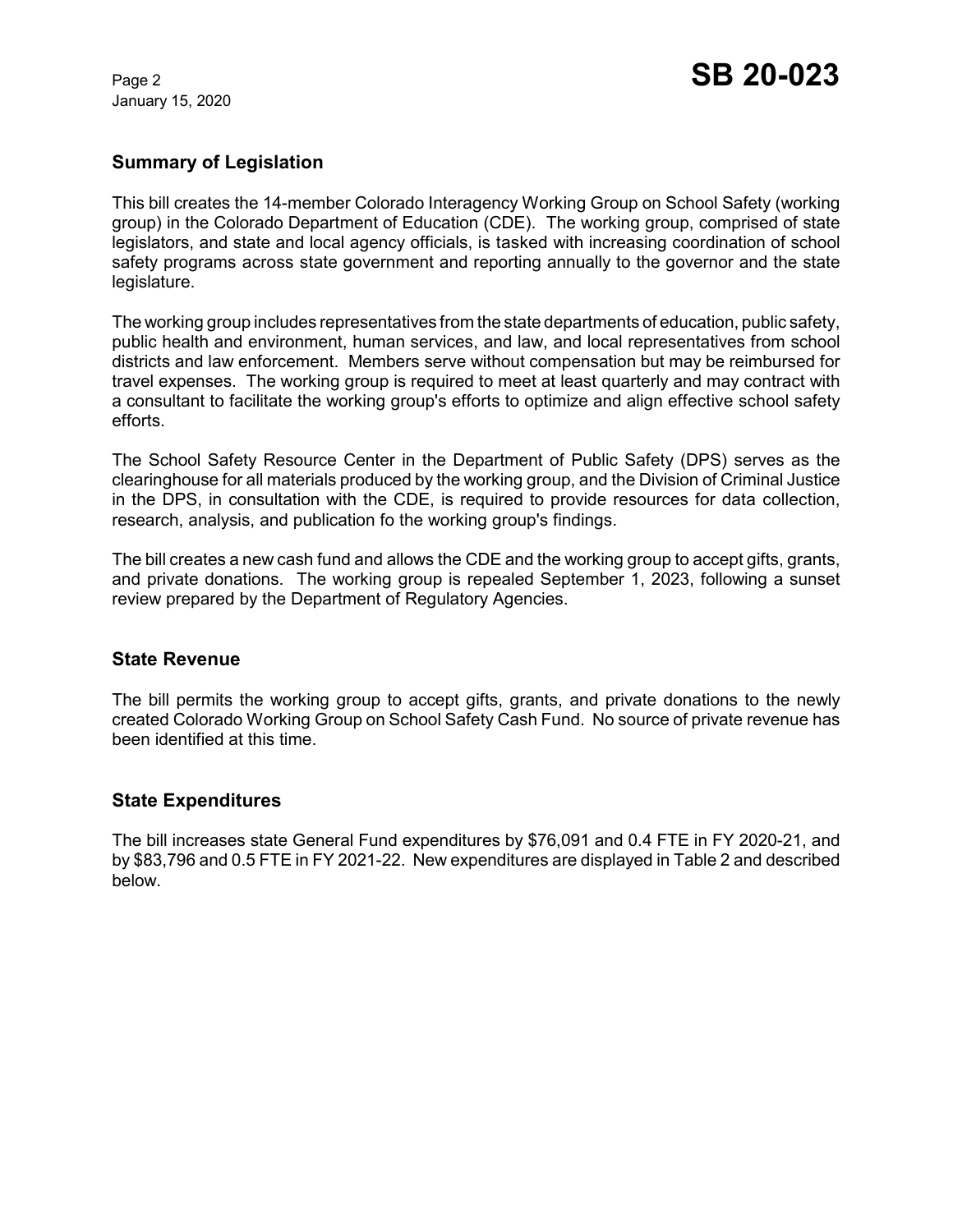**Table 2 Expenditures Under SB 20-023**

| <b>Cost Components</b>                       |                  | FY 2020-21 | FY 2021-22     |
|----------------------------------------------|------------------|------------|----------------|
| <b>Department of Education</b>               |                  |            |                |
| Facilitator                                  |                  | \$17,750   | \$17,750       |
| Travel / Mileage Reimbursement               |                  | \$2,080    | \$2,080        |
| <b>CDE - Subtotal</b>                        |                  | \$19,830   | \$19,830       |
| <b>Department of Public Safety</b>           |                  |            |                |
| <b>Personal Services</b>                     |                  | \$33,666   | \$44,888       |
| <b>Operating Expenses and Capital Outlay</b> |                  | \$6,875    | \$675          |
| Centrally Appropriated Costs*                |                  | \$12,044   | \$14,727       |
| FTE - Personal Services                      |                  | 0.4 FTE    | 0.5 FTE        |
| <b>DPS - Subtotal</b>                        |                  | \$52,585   | \$60,290       |
| <b>Legislative Department</b>                |                  |            |                |
| Member Per Diem                              |                  | \$1,772    | \$1,772        |
| Travel / Mileage Reimbursement               |                  | \$1,904    | \$1,904        |
| Legislature Subtotal                         |                  | \$3,676    | \$3,676        |
|                                              | <b>Total</b>     | \$76,091   | \$83,796       |
|                                              | <b>Total FTE</b> | 0.4 FTE    | <b>0.5 FTE</b> |

 *\* Centrally appropriated costs are not included in the bill's appropriation.*

**Colorado Department of Education.** The working group is created as a Type 2 agency in the CDE. Based on previous experience facilitating interagency work groups in the department, CDE will contract annually with an outside facilitator to assist with working group duties. The CDE will also process mileage reimbursement for 10 working group members traveling an average of 100 miles round trip 4 times annually at a rate of \$0.52 per mile.

**Department of Public Safety.** The Division of Criminal Justice in the DPS is required to provide resources for data collection, research, analysis, and publication of the working group's findings and reports. Based on similar work supporting the Colorado Commission on Criminal and Juvenile Justice, the DPS requires 0.5 FTE to support the new working group at CDE. Personal services are prorated in FY 2020-21 to account for the presumed August 5 effective date and General Fund pay date shift, and include standard operating expenses and capital outlay.

**Legislative Department.** Pursuant to Section 2-2-307 and Legislative Council Rule XII, members serving on interim task forces, committees, or commissions must receive both per diem and expenses for each day served. Four legislative members participating in four annual meetings increases expenditures in the Legislative Department by \$3,676 annually for daily per diem and travel reimbursements.